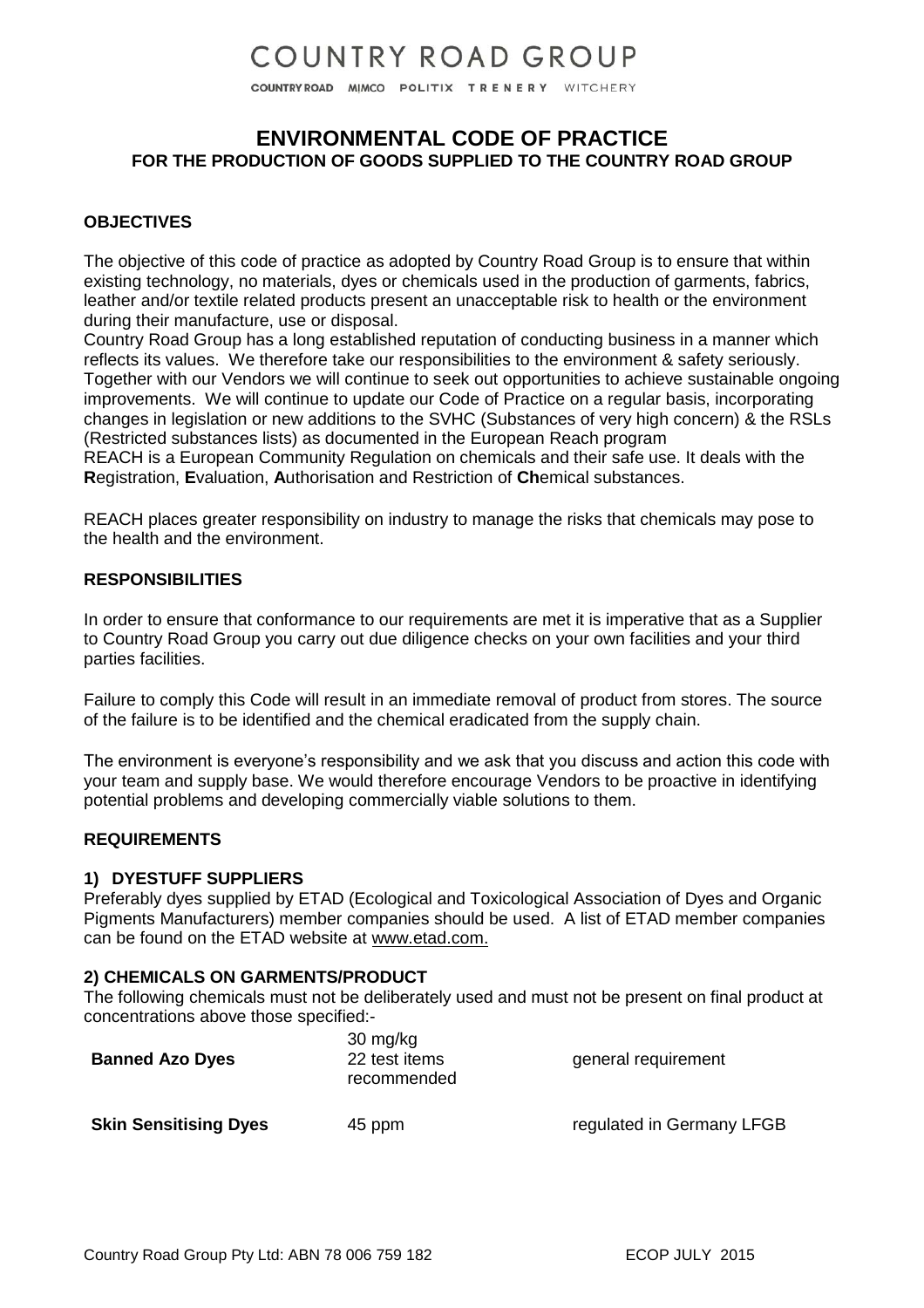COUNTRY ROAD MIMCO POLITIX TRENERY WITCHERY

### **ENVIRONMENTAL CODE OF PRACTICE FOR THE PRODUCTION OF GOODS SUPPLIED TO THE COUNTRY ROAD GROUP**

| <b>APEO's</b>                                                                      | $100$ mg/kg                              | general requirement                                                                 |
|------------------------------------------------------------------------------------|------------------------------------------|-------------------------------------------------------------------------------------|
| <b>Organo Tin Compounds</b><br>(DBD, DOT)                                          | 0.1% by weight of Tin                    | general requirement                                                                 |
| <b>Tri-substituted</b><br><b>Organostannic Compounds</b><br>(TBT, TPhT, TCyT, TOT) | 0.1% by weight of Tin                    | general requirement                                                                 |
| <b>Dimethyl Fumerate (DMF)</b>                                                     | $0.1$ ppm                                | restricted from 15 March 2012                                                       |
| <b>PCP</b>                                                                         | 5 ppm<br>$0.05$ ppm                      | general requirement<br>baby products up to 36 months                                |
| <b>Mercury</b>                                                                     | $0.02$ ppm<br><b>Extractable Mercury</b> | general requirement                                                                 |
| <b>Moth-proofing</b>                                                               | 10 ppm                                   | general requirement                                                                 |
| <b>PFOS</b>                                                                        | 1 ppm                                    | (limit under REACH is 1 $\mu$ g/m <sup>2</sup> for<br>textile and coated materials) |
| <b>PFOA</b>                                                                        | 1 ppm                                    | general requirement                                                                 |
| <b>Chlorinated Organic Carriers</b>                                                | 1 ppm                                    | general requirement                                                                 |
| <b>Chromium VI</b>                                                                 | 3 ppm                                    | regulated under REACH                                                               |
| <b>Organic Solvents</b>                                                            |                                          | no residual solvent on the end<br>product                                           |
| <b>Biocidal Finishes</b>                                                           | not permitted                            | general requirement                                                                 |
| <b>Flame Retardants</b>                                                            | not permitted                            | PBB, TEPA, TRIS, PentaBDE and<br>OctaBDE are regulated under<br><b>REACH</b>        |
| <b>Pesticides/Insecticides</b>                                                     | $0.5$ ppm                                | general requirement                                                                 |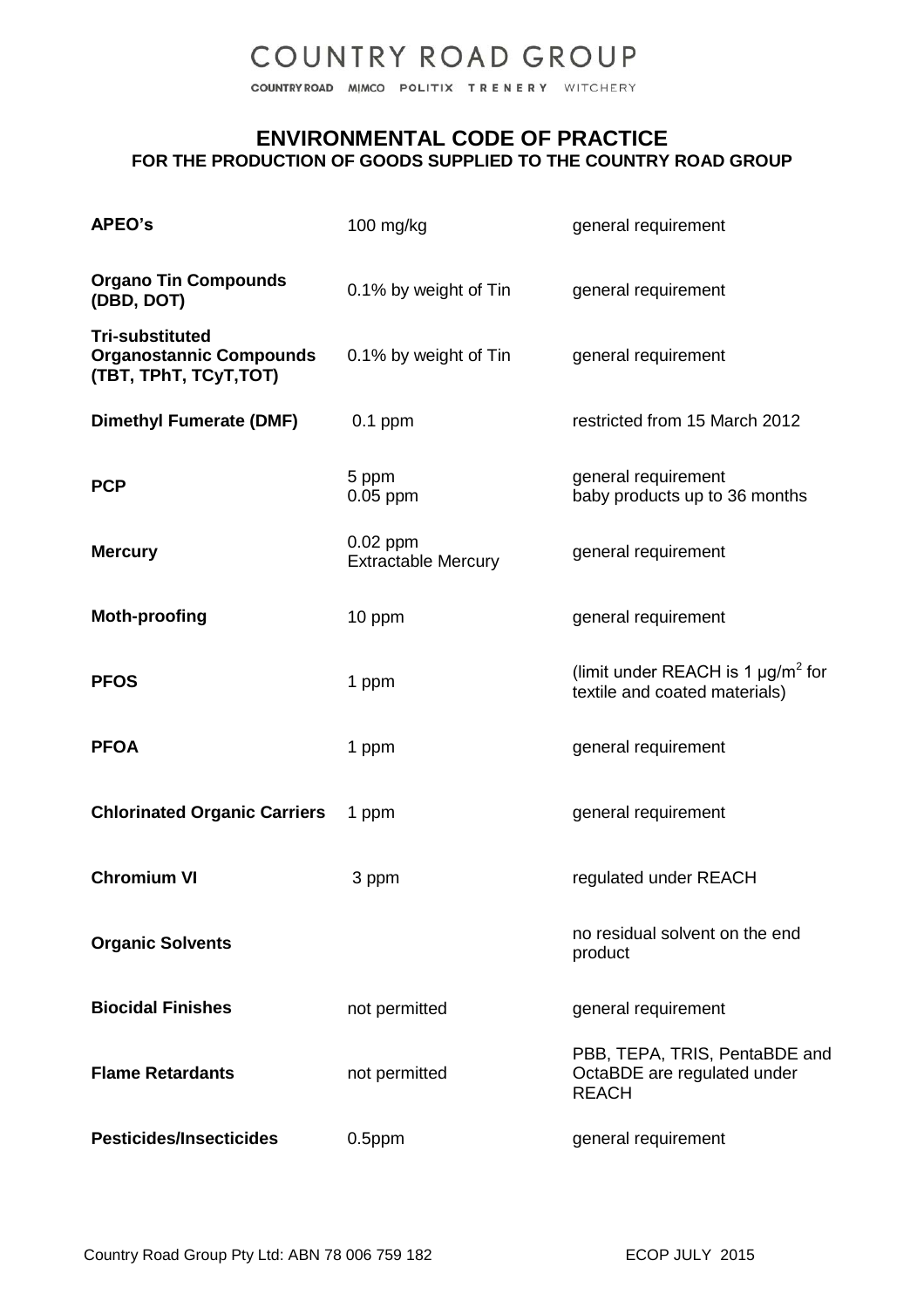COUNTRY ROAD MIMCO POLITIX TRENERY WITCHERY

## **ENVIRONMENTAL CODE OF PRACTICE FOR THE PRODUCTION OF GOODS SUPPLIED TO THE COUNTRY ROAD GROUP**

### **3) FORMALDEHYDE**

Formaldehyde should not be used at any stage in the production of fabrics, yarns and garments, and, in particular infant & children's garments.

Testing should be carried out to ensure that regulated permissible levels of free formaldehyde are adhered to using test method ISO 14184-1: 2011. Permissible levels of free formaldehyde are: 16 mg.kg for baby, infant & children's garments 75 mg/kg for garments & textiles that have direct skin contact (includes bedlinen)

300 mg/kg for garments & textiles where there is no likely contact with the skin.

### **4) PHTHALATES (PVC PRODUCTS)**

Phthalates are giving increasing concern as potential endocrine modulators and possible carcinogens.

The Commonwealth of Australia has introduced an interim ban on certain products for children and infants up to the age of 3 containing more than 1 per cent w/w of the chemical Diethylhexyl phthalate (DEHP) was published in a notice in *Special Gazette No.19* on 2 March 2010.

Competition and Consumer Protection Act 2010 - Consumer Protection Notice No. 11 of 2011declares that children and infant products with more than 1 per cent DEHP are unsafe goods.

https://www.comlaw.gov.au/Details/F2011L00192

The deliberate use of phthalates is not permitted in any childrenswear product. Under the REACH regulation, the following phthalates are regulated in Annex XVII of the REACH regulation: Children's articles: DEHP+DBP+BBP+DIBP+DIHP+DHNUP+DnHP+DMEP+ DnPP+DIPP+NPIPP+DPP+DHP+DINP+DIDP+DNOP=0.1% (total) Children's articles intended for use by a child that can be placed in the child's mouth: DINP+DIDP+DNOP= 0.1% (Total)

### **5) SKIN IRRITATION**

In order to minimise the risk of skin irritation, all fabrics, yarns and materials to be used in the manufacture of products should be finished to a pH range which is compatible to human skin. The acceptable range is normally between 4.5 and 7.5. For leather products pH acceptable range is between 3.5 and 7.5 .

The following items should be tested to comply within the limits stated within REACH regulations:

| <b>Total Cadmuim</b>                                                                          | Plastic or metal in Jewelry<br>Surfact coating paint<br>Paint | $100$ mg/kg<br>1000 mg/kg<br>Not detected     |
|-----------------------------------------------------------------------------------------------|---------------------------------------------------------------|-----------------------------------------------|
| <b>Nickel Release</b>                                                                         | Direct, prolonged contact with skin<br>Body piercing          | $0.5 \text{ uq/cm}$ 2/week<br>0.2 ug/cm2/week |
| <b>Polycyclic Aromatic</b><br><b>Hdrocarbons</b><br>BaP, BeP, BaA, CHR, BbF,<br>BjF, BkF, DBA | Toy or Childcare items (each)<br>Other items (each)           | $0.5$ mg/kg<br>$1.0$ mg/kg                    |
| <b>Short Chain Chlorinated</b><br><b>Paraffins</b>                                            | All Items                                                     | 1000 mg/kg                                    |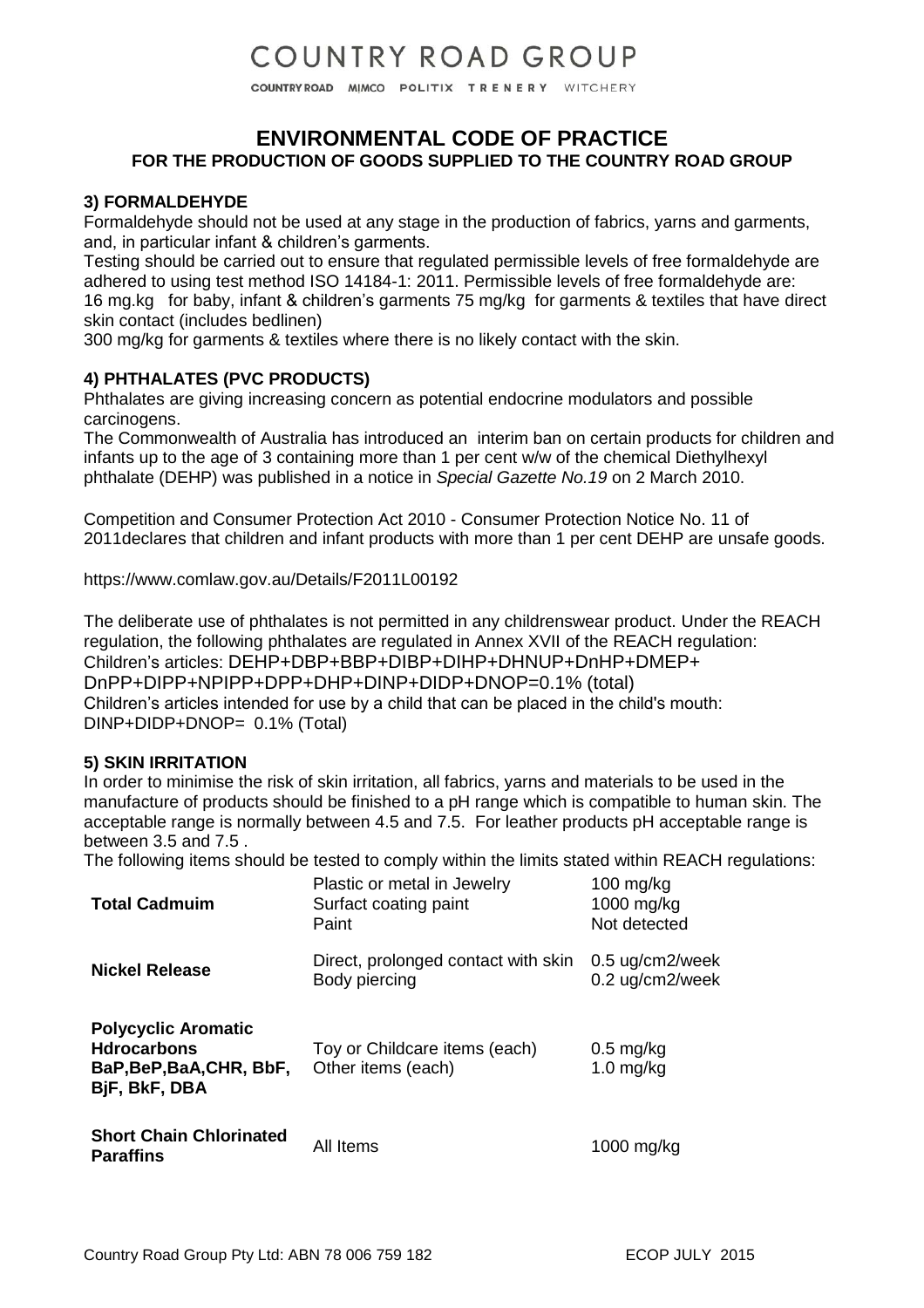COUNTRY ROAD MIMCO POLITIX TRENERY WITCHERY

## **ENVIRONMENTAL CODE OF PRACTICE FOR THE PRODUCTION OF GOODS SUPPLIED TO THE COUNTRY ROAD GROUP**

Articles or components which may Articles of components which may<br>be placed in the mouth by children 500 mg/kg

### **6) FUTURE CHEMICALS OF CONCERN**

There is a growing debate about the use of a number of chemicals that may harm human health and/ or the environment. Ultimately the use of some of these chemicals may be banned or restricted. We request that our suppliers anticipate which chemicals may be of concern and develop commercially viable alternatives to them.

Suppliers should review the REACH regulation on a regular basis to ensure that they work responsibly in recognising substances of very high concern (SVHC). The list of SVHC is called a Candidate List which contains the latest SVHC and can be found on the ECHA (European Chemical Agency) website:

The Candidate List can be found on the following weblink: <http://echa.europa.eu/web/guest/candidate-list-table>

According to Article 33 of REACH Regulation (Regulation (EC) No. 1907/2006), producers, importers and other suppliers of articles containing SVHC on the Candidate List with a concentration above 0.1%(w/w) must provide information about the SVHC to Country Road Group.

### **7) PRODUCT SAFETY DATA SHEETS**

All dyes or chemicals used must have an authentic safety data sheet from the supplier giving adequate warning of the health, safety and environmental hazards of the product and advice on appropriate measures for its safe storage, use and disposal.

#### **8) STORAGE AND HANDLING OF DYES AND CHEMICALS**

The handling of all chemicals must be made the subject of high standards of industrial hygiene and safe working practices, the objective being to prevent, or to reduce to an absolute minimum, the exposure of chemicals to the workforce and any associated health risks.

Exposure can occur through skin absorption, contact with the eyes, ingestion or inhalation. Working procedures should be established to avoid exposure by all these routes. As far as possible, this should be achieved by engineering means such as containment and or effective ventilation, including the use of dust free or liquid products.

In all instances of possible risk, personal protective equipment, e.g. dust masks, eye protection, gloves, aprons, etc must be provided by the employer and properly used by the workforce.

All dyes and chemicals should be stored in areas which are kept clean, dry, cool and well ventilated. Suitable fire fighting equipment must be available and monitored regularly. Further guidance on the safe handling of dyes and chemicals is available from suppliers and local or national health and safety authorities.

Particular attention should be paid to ensuring that any chemical spill does not enter the environment.

### **9) WASTE WATER TREATMENT**

Effluent from each textile wet processing facility should be treated prior to discharge to a receiving water system either on site or at an effluent treatment plant whose discharge content limits are regulated by a local and/or national governmental authority.